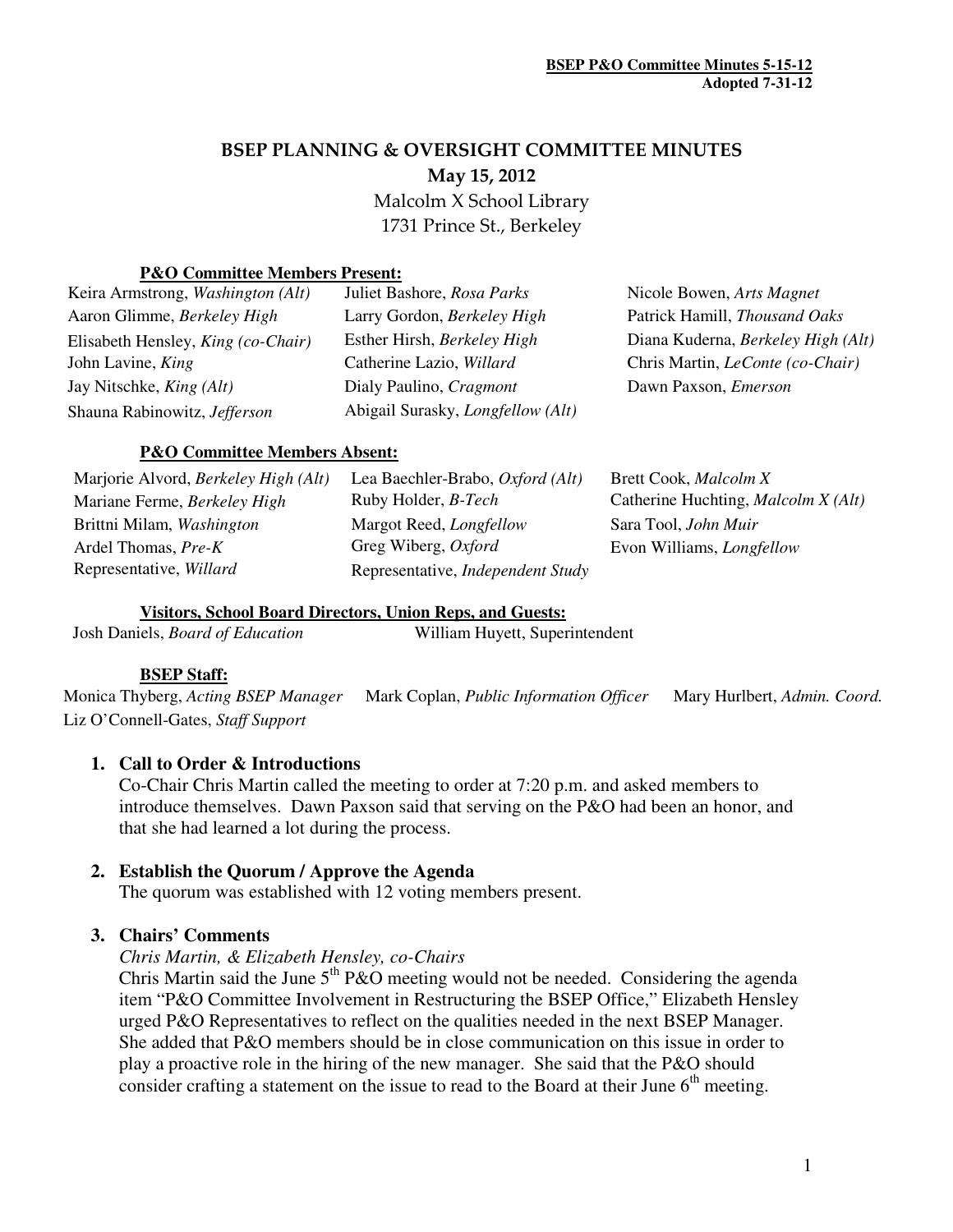## **4. BSEP Manager's Comments**

*Monica Thyberg, BSEP Manager (acting)* 

Thyberg distributed a *Save the Date* flier for Mary Hurlbert's June 19<sup>th</sup> retirement party. She noted that the BSEP Administrative Coordinator position would soon be advertised.

Thyberg distributed the Revised BSEP Revenue Projection for 2012-13. This projection uses the state Department of Education Cost of Living Adjustment (COLA) of 3.24%, which is a little higher than the 3.17% from January, resulting in a projected increase of \$85,000 in net revenue. Thyberg emphasized that this is a projection of revenues, and that actual BSEP revenues are received after the beginning of the fiscal year: 50% in December 2012, 45% in May 2013, and the balance in August/September 2013. So the actual total BSEP revenue for FY 13 won't be known until September 2013, after the FY 13 fiscal books are closed. Thyberg reviewed the allocations to the various BSEP purposes based on this projected revenue, noting that 2% is taken "off the top" to fund Public Information, Translation, support for the P&O Committee and BSEP implementation functions.

## **5. BUSD Communications: Presentation and Feedback**

*Bill Huyett, Superintendent* 

*Mark Coplan, Public Information Officer (PIO)* 

*Jay Nitschke, Director of Technology* 

Huyett reminded the group that the Board's request for an analysis of BUSD's communications had resulted in a BSEP-funded consultant (Madera Group) examining all aspects of District communications. He said that the Communications Study had been shared with the P&O Committee last fall, and that it had spearheaded much change including the hiring of a Translator Coordinator and new approach to translation services, the reorganization of the Parent Outreach program, and an online version of A+eNews which now has 7,000 subscribers.

The Superintendent noted that the District's Communication Team, which meets twice a month, included himself, Jana Jandra, Monica Thyberg, Lea Baechler-Brabo, Jay Nitschke, Mark Coplan, and Maya Hernandez.

Huyett said that it was now a "brave new world" when it comes to communicating information and that the District had to be able to take advantage of multiple communications channels like RSS feeds, Twitter, Tumbler, and Berkeleyside. He noted that Berkeley residents were engaged with the District and wanted to know what was going on. He said this demand for information combined with the speed with which information had to be delivered had put BUSD under more pressure to communicate quickly and effectively.

Coplan praised the Communications Team for its work, noting that the challenge now was to get people to go to the district website to access blogs, videos, and the robust Frequently Asked Questions (FAQs) pages. Coplan distributed samples of the A+eNews and the hard copy A+ News, as well as a screenshot of the newly refreshed website, which now can be translated into most languages with the click of a button.

Nitschke distributed an information sheet with data on the use of the BUSD website, which get 1,800 hits on an average weekday. The website now has 4,307 pages! He pointed out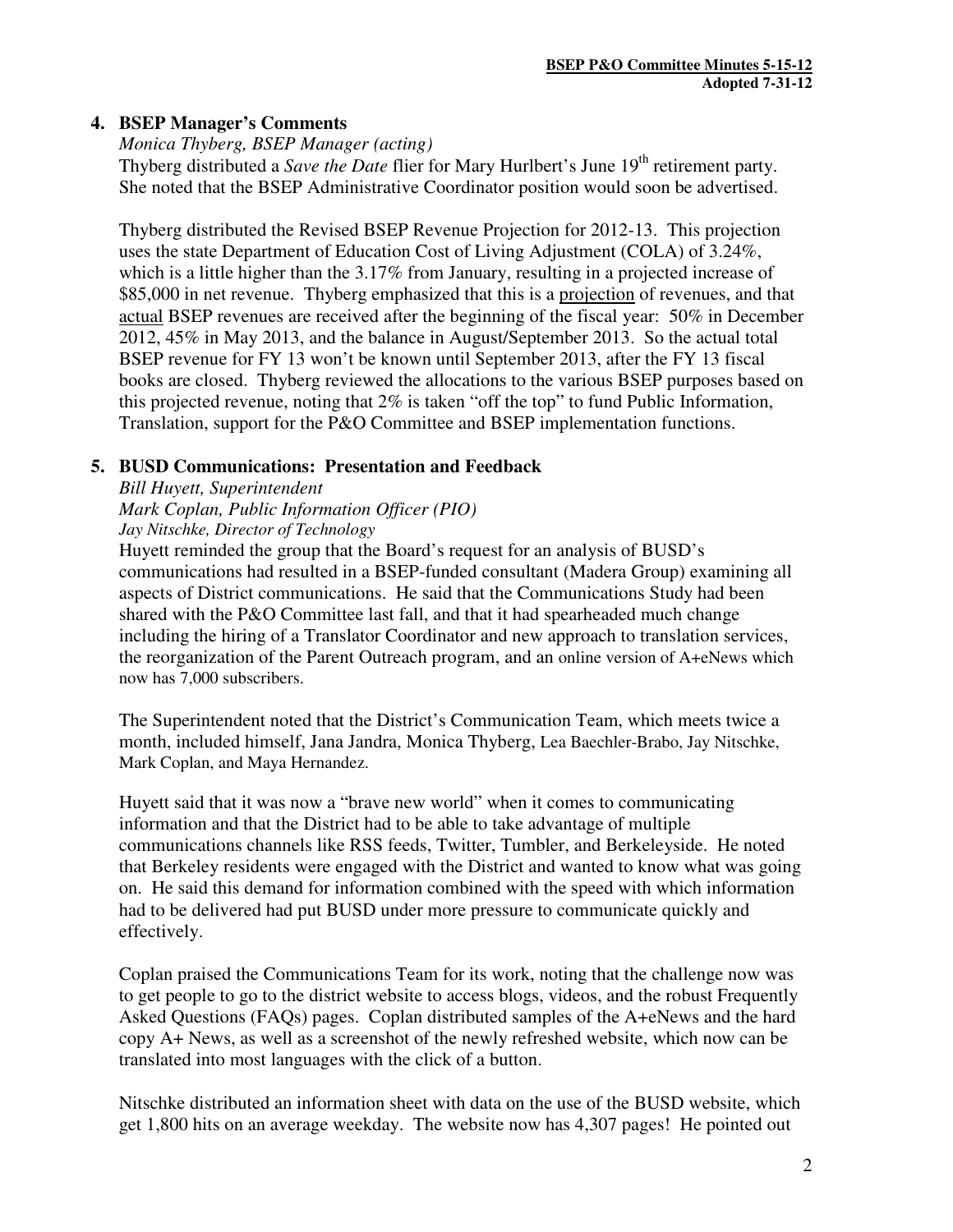that BHS's Career/College Admissions page was the most frequently viewed single webpage. Nitschke told P&O members how to find the link to BUSD's RSS feed. The results of a SurveyMonkey of P&O feedback on district communications were distributed and members offered further comments and suggestions.

## **6. Recommendation for the expenditure of the BSEP Fund for Public Information, Translation, P&O Committee Support in 2012-13.**

#### *Bill Huyett, Superintendent*

Huyett distributed copies of his recommendations and led the P&O through the details. He said BUSD was working on revamping the BSEP Manager position because the work had changed and the old job description was outdated. He said BUSD now saw the job more as a director-type role. Given that, Huyett said BUSD planned to go to the Board with the new job description in early June so they could begin to set the stage for the new Superintendent's success.

Huyett said the responsibility for District communication now fell into BSEP's realm and this needed to be recognized. He said that given BSEP's key role in the area of communications, he said consideration should be given to making it a cabinet-level job.

The Superintendent noted that the proposal includes funds for hourly staff (for outgoing staff to train and mentor the new staff), and for contracted services (to write for the A+ News, support the website, etc.).

Commenting on the language of *Measure A of 2006*, Huyett said he felt the measure had been written too vaguely and that when time came to rewrite the Measure it would be necessary to have a BSEP Manager who knew how to write policy and who understood the nuts and bolts of educational policy. He said BSEP was the life blood of BUSD and the District needed a leader who could continue to represent BSEP to the community.

The Superintendent said expertise on the P&O Committee was vital and this would have to be communicated to the next superintendent. As a case in point he praised the P&O for the advice they had given him on the recent class size issue. Huyett said it was important to think of the Measure in broad terms and to remember that the BSEP purposes must be reprioritized, re-written, and brought back to the voters periodically.

Discussion followed on the job title, job description, recruiting, and hiring process for the new BSEP Manager/Director. There was also an update on the new Superintendent search. Huyett said that the Board would meet with the three top candidates this weekend, adding that 61 people had applied for the job.

## **7. P&O Committee Involvement in Restructuring the BSEP Office**

It was determined that Abigail Surasky would draft a statement communicating the importance of P&O Committee involvement in the hiring of the BSEP Manager, the BSEP Administrative Coordinator, and the restructuring of the BSEP Office. The plan was for the Committee to review and adopt the statement on May  $29<sup>th</sup>$ , and to read it to the Board at their June  $6<sup>th</sup>$  meeting.